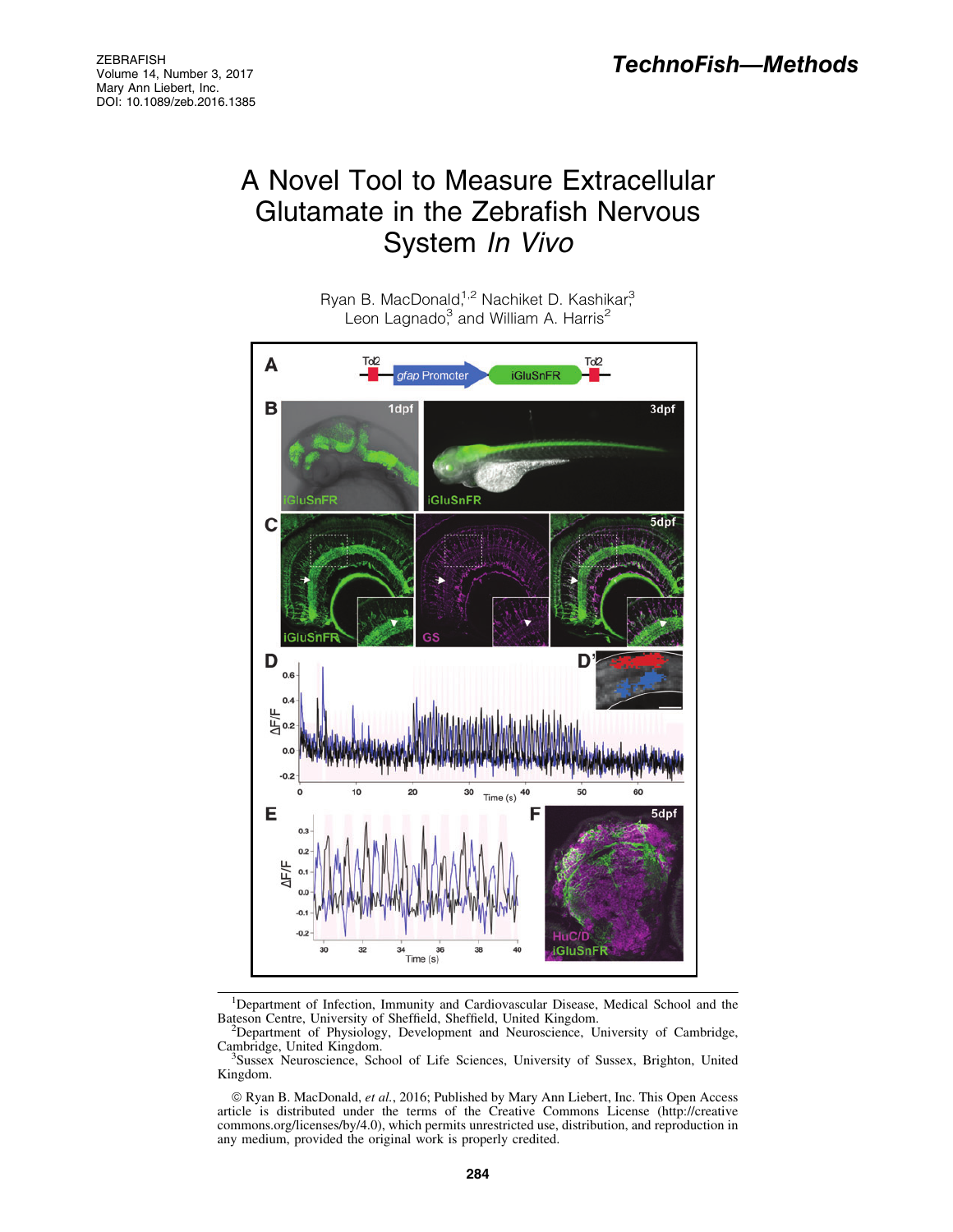#### Abstract

Glutamate is the major excitatory neurotransmitter in the brain. Its release and eventual recycling are key to rapid sustained neural activity. We have paired the *gfap* promoter region with the glutamate reporter molecule, iGluSnFR, to drive expression in glial cells throughout the nervous system.  $Tg(gfap:iGluSnFR)$  is expressed on the glial membrane of Müller glia cells in the retina, which rapidly respond to stimulation and the release of extracellular glutamate. As glial cells are associated with most, if not all, synapses,  $Tg(gfap:iGluSnFR)$  is a novel and exciting tool to measure neuronal activity and extracellular glutamate dynamics in many regions of the nervous system.

Keywords: glia, retina, glutamate, nervous system

GLUTAMATE IS THE MAJOR excitatory neurotransmitter in the brain. Its release and eventual recycling are key to rapid sustained neural activity.<sup>1</sup> Glial cells play a key role in the uptake and recycling of glutamate from the synaptic cleft. iGluSnFR has been used to study synaptic activity by measuring glutamate dynamics in the zebrafish nervous system. $2.3$  Previous work has also used iGluSnFR in glial cells; however, this was done transiently in the mouse using viral vectors.<sup>2,4</sup> As such, we designed a transgene to stably express iGluSnFR in the glial cells of the zebrafish nervous system. We report a novel transgenic zebrafish, *Tg(gfap:iGluSnFR)*, that displays the glutamate-sensitive fluorescent reporter iGluSnFR specifically on the membrane of glial cells (Figure 1A–C). This molecule is expressed on the glial membrane in many brain regions and rapidly responds to stimulation and the release of extracellular glutamate (Figure 1D–F, Supplementary Data; Supplementary Data are available online at www.liebertpub.com/zeb). Thus, pairing the sensitivity of iGluSnFR and optical transparency of the zebrafish provides a powerful tool for understanding glutamate dynamics in neural tissues *in vivo*.

## Acknowledgments

We thank Shin-Ichi Higashijima for the gfap:dTomato Tol2 plasmid and Loren Looger for the iGluSnFR construct. R.B.M. is funded by a JG Graves Medical Research Fellowship at the University of Sheffield. N.D.K.was funded by a Marie Curie (IEF) Fellowship (331610). L.L. is funded by Wellcome Trust (Grant 102905) and BBSRC (BB/L021528/1). W.A.H. is funded by the Wellcome Trust Investigator Award.

## Disclosure Statement

 $\blacktriangleleft$ 

No competing financial interests exist.

FIG. 1. (A) To express iGluSnFR specifically in glial cells, we used the *gfap* promoter region to generate the *Tg(gfap:iGluSnFR)* transgenic line. (B) Whole mount fluorescent images of the *Tg(gfap:iGluSnFR)* embryos showing expression begins at 1 day postfertilization (dpf) in the embryonic and in the maturing nervous system at 3 dpf. (C) Sections showing iGluSnFR expression in the retinal Mu¨ller glia cells, labeled with the glutamine synthetase (GS) antibody, up to at least 5 dpf.*Inset*shows that all GS-positive cells are also iGluSnFR positive in the retina. The iGluSnFR signal is enriched in the inner plexiform layer (*arrow*) presumably because of the presence of low-level extracellular glutamate in the synaptic layer of the retina. There are occasional GS-negative cells, presumably neurons, expressing iGluSnFR in the inner nuclear layer of the retina (*arrowhead*). These cells may be labeled because of early activity of the *gfap* promoter in progenitors during the genesis of neurons, which has been noted previously.<sup>5</sup> (D) iGluSnFR in the retina responds to light stimulation as characterized by activity-dependent changes in fluorescence over time in the ON (*black plot*) and OFF (*blue plot*) regions of the inner plexiform layer (*arrow*). (D') An example of the region of interest used to measure ON (*blue*) and OFF (*red*) responses in the inner plexiform layer of the retina. Scale bar denotes 10  $\mu$ m. (E) Zoom of D between 30 and 40 s clearly shows the light-dependent responses in the retina. (F) iGluSnFR is also expressed in the glial cells and neuropil of the brain, but not the neurons (HuC/D positive) in sections at 5 dpf.